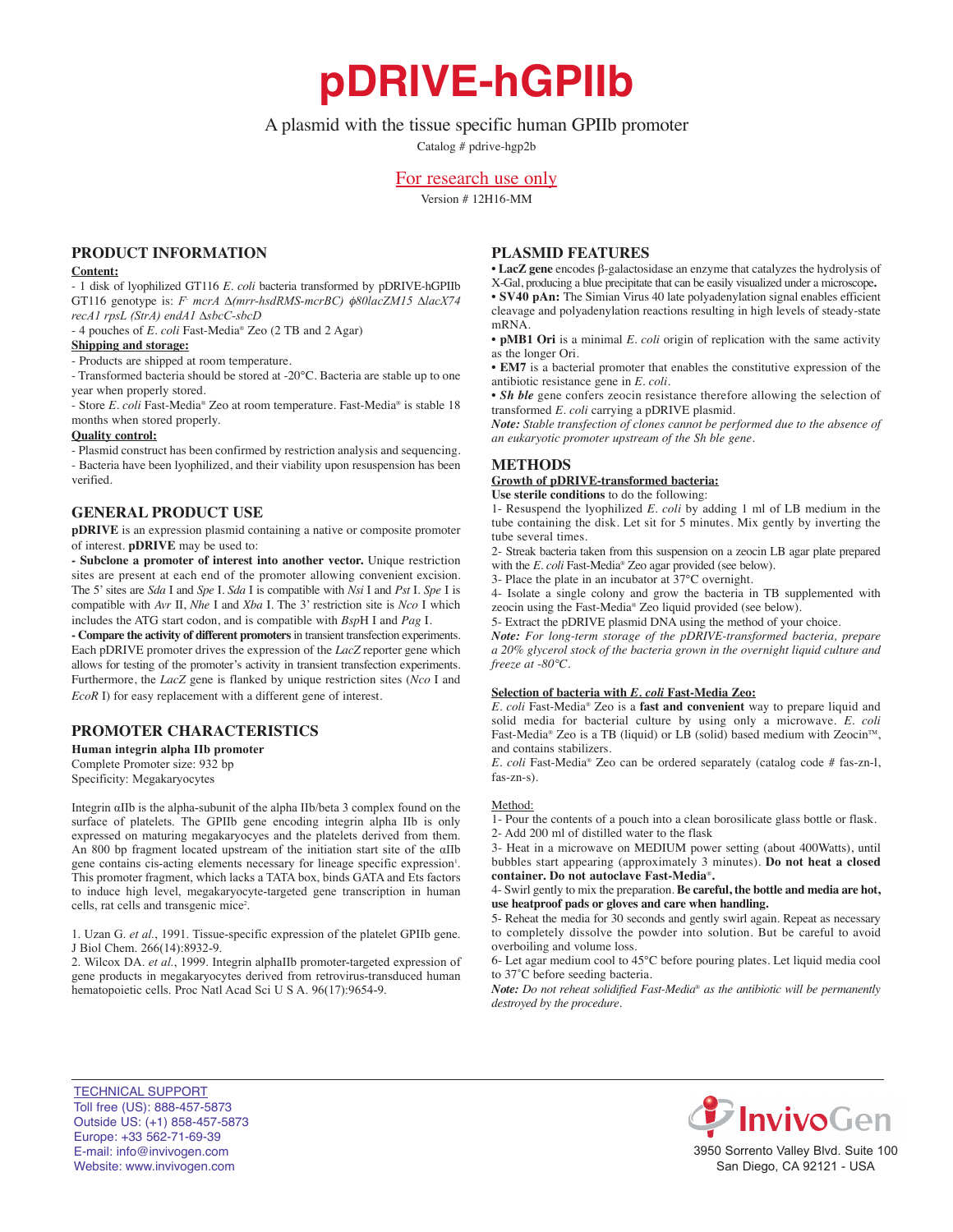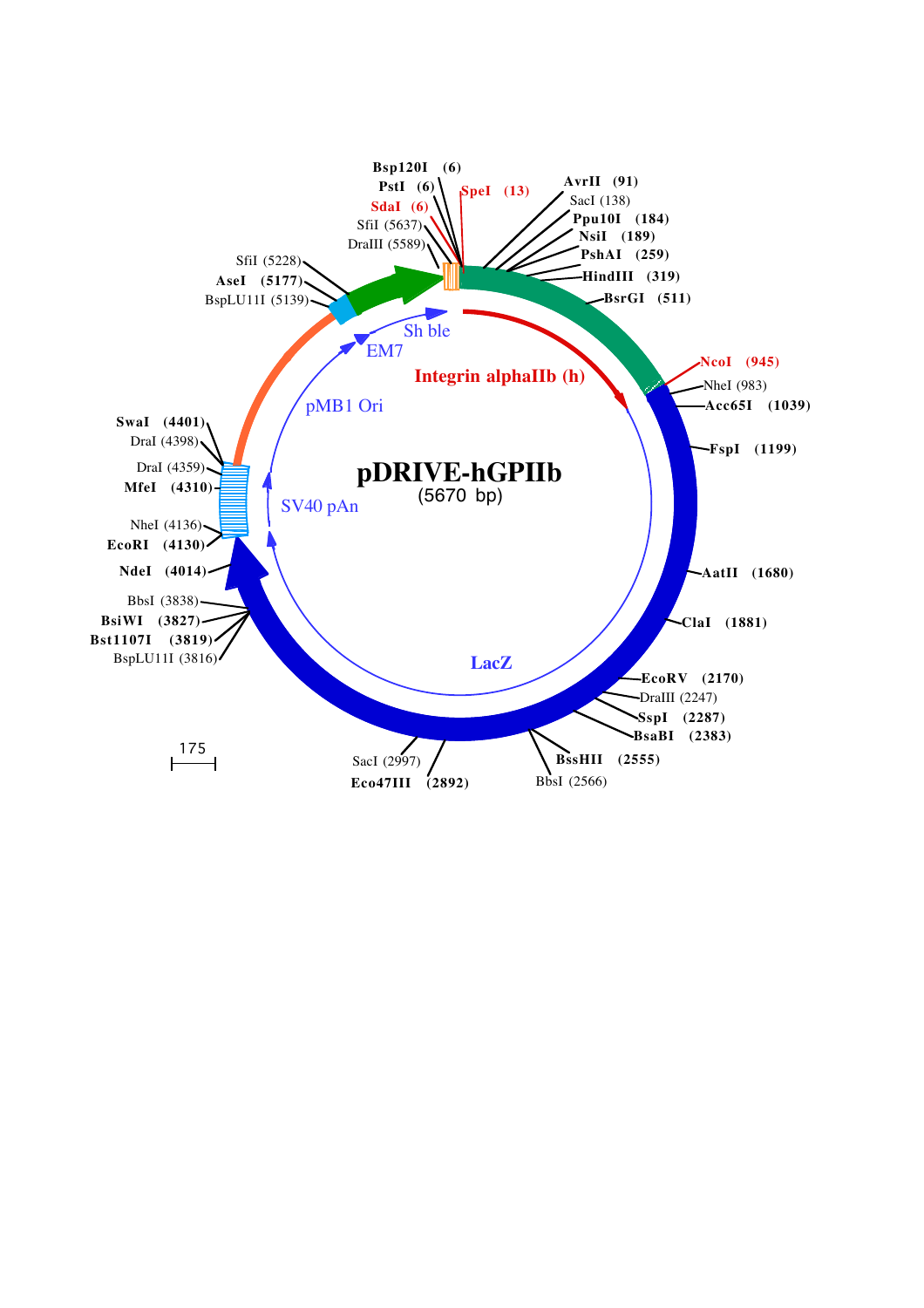**Bsp120I (6)**

|                        | <b>PstI</b> $(6)$<br>Sdal $(6)$<br>AvrII (91)<br>Spel (13)<br>1 CCTGCAGGGCCCACTAGTAAACAGTGTGCTCAATGCTGTGCCTACGTGTGTTAGCCCACGCGGCCAGCCTGAGGAGTCAGGGAAGGCTCCCCTAGGCAAA                                                                                                                                                                                                                                                                                                                                                                                                                                                                                                                                         |  |
|------------------------|--------------------------------------------------------------------------------------------------------------------------------------------------------------------------------------------------------------------------------------------------------------------------------------------------------------------------------------------------------------------------------------------------------------------------------------------------------------------------------------------------------------------------------------------------------------------------------------------------------------------------------------------------------------------------------------------------------------|--|
|                        | Ppu10I (184)<br>NsiI (189)<br>SacI (138)<br>101 GCCCCCAACCAGAATCAAGTCTTAATGGTTAAAGAGCTCCATCACCCAAAAAGGATTGAGGGCCTACCTTCAACTGAACAGCTAATGCATAATCTCAGAA                                                                                                                                                                                                                                                                                                                                                                                                                                                                                                                                                         |  |
|                        | PshAI (259)                                                                                                                                                                                                                                                                                                                                                                                                                                                                                                                                                                                                                                                                                                  |  |
|                        | HindIII (319)<br>301 ACTGCTGTGGCCACACTAAAGCTTGGCTCAAGACGGAGGAGGAGTGAGGAAGCTGCTGCACCAATATGGCTGGTTGAGGCCGCCCAAGGTCCTAGAAGGA                                                                                                                                                                                                                                                                                                                                                                                                                                                                                                                                                                                    |  |
|                        |                                                                                                                                                                                                                                                                                                                                                                                                                                                                                                                                                                                                                                                                                                              |  |
|                        | $BsrGI$ (511)<br>501 AGCACCACAGCTGTACAGCCAGATGGGGGAAGGGAGGAGATTAGAACTGTAGGCTAGAGTAGACAAGTATGGACCAGTTCACAATCACGCTATCCCAAGC                                                                                                                                                                                                                                                                                                                                                                                                                                                                                                                                                                                    |  |
|                        | 601 AGAAAGTGATGGTGGCTTGGACTAGCACGGTGGTAGTAGAGATGGGGTAAAGATTCAAGAGACATCATTGATAGGCAGAACCAATAGGACATGGTAATAA                                                                                                                                                                                                                                                                                                                                                                                                                                                                                                                                                                                                     |  |
|                        | 701 ACTATTCTCAGGAAAGGGGAGGAGTCATGGCTTTCAGCCATGAGCATCCACCCTCTGGGTGGCCTCACCCACTTCCTGGCAATTCTAGCCACCATGAGTC                                                                                                                                                                                                                                                                                                                                                                                                                                                                                                                                                                                                     |  |
|                        | 801 CAGGGGCTATAGCCCTTTGCTCTGCCCGTTGCTCAGCAAGTTACTTGGGGTTCCAGTTTGATAAGAAAAGACTTCCTGTGGAGGAATCTGAAGGGAAGGA                                                                                                                                                                                                                                                                                                                                                                                                                                                                                                                                                                                                     |  |
|                        | <b>NcoI</b> (945)<br>NheI (983)<br>901 GGAGGAGCTGGCCCATTCCTGCCTGGGAGGTTGTGGAAGAAGGAccATGGGGGGTTCTCATCATCATCATCATCATGGTATGGCTAGCATGACTGGTGGA                                                                                                                                                                                                                                                                                                                                                                                                                                                                                                                                                                  |  |
| 19 <sup>5</sup>        | Acc65I (1039)<br>1001 CAGCAAATGGGTCGGGATCTGTACGACGATGACGATAAGGTACCTAAGGATCAGCTTGGAGTTGATCCCGTCGTTTTACAACGTCGTGACTGGGAAAACC<br>O M G R D L Y D D D D K V P K D O L G V D P V V L<br>$\mathsf{O}$<br>ORRDWEN                                                                                                                                                                                                                                                                                                                                                                                                                                                                                                   |  |
|                        | FspI ('T199)<br>1101 CTGGCGTTACCCAACTTAATCGCCTTGCAGCACATCCCCCTTTCGCCAGCTGGCGTAATAGCGAAGAGGCCCGCACCGATCGCCCTTCCCAACAGTTGCG<br>52 P G V T Q L N R L A A H P P F A S W R N S E E A R T D R P S Q Q L R                                                                                                                                                                                                                                                                                                                                                                                                                                                                                                          |  |
| 85 <sup>b</sup><br>185 | S L N G E W R F A W F P A P E A V P E S W L E C D L P<br>- E<br>ADT<br>1301 GTCCCCTCAAACTGGCAGATGCACGGTTACGATGCGCCCATCTACACCAACGTAACCTATCCCATTACGGTCAATCCGCCGTTTGTTCCCACGGAGAATC<br>119 V P S N W O M H G Y D A P I Y T N V T Y P I T V N P P F<br>VPTEN<br>1401 CGACGGGTTGTTACTCGCTCACATTTAATGTTGATGAAAGCTGGCTACAGGAAGGCCAGACGCGAATTATTTTTGATGGCGTTAACTCGGCGTTTCATCT<br>152PT GCY SLTFN V DESWLQE GQTRIIFD GVN SAFHL<br>1501 GTGGTGCAACGGGCGCTGGGTCGGTTACGGCCAGGACAGTCGTTTGCCGTCTGAATTTGACCTGAGCGCATTTTTACGCGCCGGAGAAAACCGCCTCGCG<br>W C N G R W V G Y G O D S R L P S E F<br>D L S A F<br>L R A G E N R L A                                                                                                |  |
|                        | AatII (1680)<br>1601 GTGATGGTGCTGCGTTGGAGTGACGGCAGTTATCTGGAAGATCAGGATATGTGGCGGATGAGCGGCATTTTCCGTGACGTCTCGTTGCTGCATAAACCGA<br>219 V M V L R W S D G S Y L E D Q D M W R M S G I F R D V S<br>LLHKP<br>1701 CTACACAAATCAGCGATTTCCATGTTGCCACTCGCTTTAATGATGATTTCAGCCGCGCTGTACTGGAGGCTGAAGTTCAGATGTGCGGCGAGTTGCGTGA<br>252 FT O IS D F H V A T R F N D D F S R A V L E A E V<br>O M C G E L R D                                                                                                                                                                                                                                                                                                                   |  |
|                        | ClaI (1881)<br>1801 CTACCTACGGGTAACAGTTTCTTTATGGCAGGGTGAAACGCAGGTCGCCAGCGGCACCGCGCCTTTCGGCGGTGAAATTATCGATGAGCGTGGTGGTTAT<br>285 Y L R V T V S L W Q G E T Q V A S G T A P F G G E I I D E R G G Y<br>1901 GCCGATCGCGTCACACTACGTCTGAACGTCGAAAACCCGAAACTGTGGAGCGCCGAAATCCCGAATCTCTATCGTGCGGTGGTTGAACTGCACACCGCCG<br>319 A D R V T L R L N V E N P K L W S A E I P N L Y R A V V E L H T A<br>2001 ACGGCACGCTGATTGAAGCAGAAGCCTGCGATGTCGGTTTCCGCGAGGTGCGGATTGAAAATGGTCTGCTGCTGCTGAACGGCAAGCCGTTGCTGATTCG<br>352D G T L I E A E A C D V G F R E V R I E N G L L L N G K P L L I R                                                                                                                                 |  |
|                        | $EcoRV$ (2170)<br>2101 AGGCGTTAACCGTCACGAGCATCATCCTCTGCATGGTCAGGTCATGGATGAGCAGACGATGGTGCAGGATATCCTGCTGATGAAGCAGAACAACTTTAAC<br>385 C V N R H E H H P L H G Q V M D E Q T M V Q D I L L M K Q N N F N<br>DraIII (2247)<br>$SspI$ (2287)<br>2201 GCCGTGCGCTGTTCGCATTATCCGAACCATCCGCTGTGGTACACGCTGTGCGACCGCTACGGCCTGTATGTGGTGGATGAAGCCAATATTGAAACCCACG<br>419 A V R C S H Y P N H P L W Y T L C D R Y G L Y V V D E A N I E T H                                                                                                                                                                                                                                                                                 |  |
|                        | <b>BsaBI</b> (2383)<br>2301 GCATGGTGCCAATGAATCGTCTGACCGATGATCCGCGCTGGCTACCGGCGATGAGCGAACGCGTAACGCGAATGGTGCAGCGCGATCGTAATCACCCGAG<br>452▶G M V P M N R L T D D P R W L P A M S E R V T R M V Q R D R N H P S<br>485▶ VIIWSLGNESGHGANHDALYRWIKSVDPSRPVO                                                                                                                                                                                                                                                                                                                                                                                                                                                        |  |
|                        | <b>BssHII</b> (2555) BbsI (2566)<br>519 Y E G G G A D T T A T D I I C P M Y A R V D E D Q P F P A V P K W<br>2601 CCATCAAAAAATGGCTTTCGCTACCTGGAGAGACGCGCCCGCTGATCCTTTGCGAATACGCCCACGCGATGGGTAACAGTCTTGGCGGTTTCGCTAAATA<br>552 S I K K W L S L P G E T R P L I L C E Y A H A M G N S L G G F A K Y<br>2701 CTGGCAGGCGTTTCGTCAGTATCCCCGTTTACAGGGCGGCTTCGTCTGGGACTGGGTGGATCAGTCGCTGATTAAATATGATGAAAACGGCAACCCGTGG<br>585▶ W Q A F R Q Y P R L Q G G F V W D W V D Q S L I K Y D E N G N P W<br>Eco47III (2892)<br>2801 TCGGCTTACGGCGGTGATTTTGGCGATACGCCGAACGATCGCCAGTTCTGTATGAACGGTCTGGTCTTTGCCGACCGCACGCCGCATCCAGCGCTGACGG<br>619 AY GG D F G D T P N D R Q F C M N G L V F A D R T P H P A L T<br>SacI (2997) |  |
|                        | 2901 AAGCAAAACACCAGCAGCAGTTTTTCCAGTTCCGTTTATCCGGCGAAACCATCGAAGTGACCAGCGAATACCTGTTCCGTCATAGCGATAACGAGCTCCT<br>652▶E A K H Q Q Q F F Q F R L S G Q T I E V T S E Y L F R H S D N E L L                                                                                                                                                                                                                                                                                                                                                                                                                                                                                                                         |  |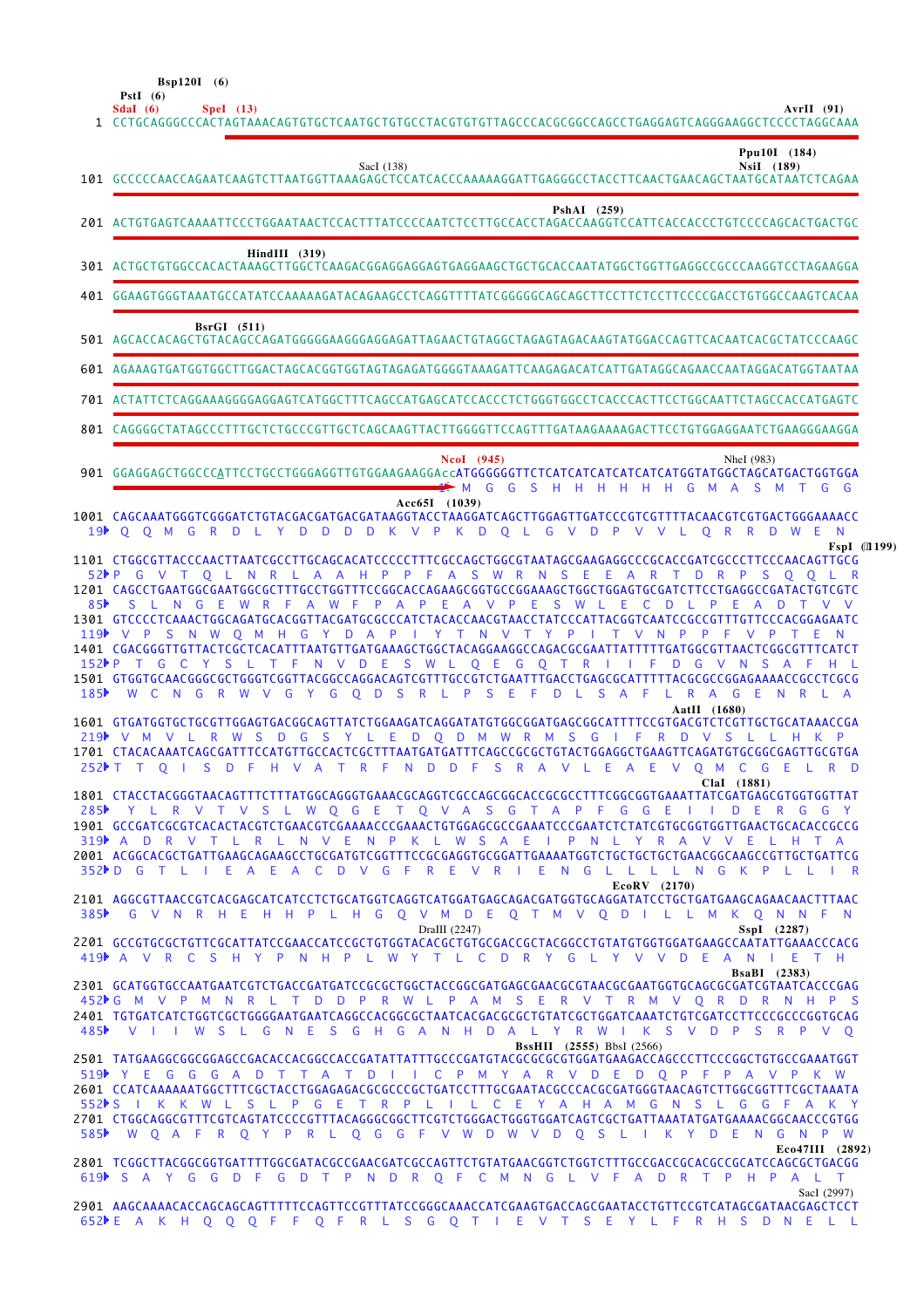GCACTGGATGGTGGCGCTGGATGGTAAGCCGCTGGCAAGCGGTGAAGTGCCTCTGGATGTCGCTCCACAAGGTAAACAGTTGATTGAACTGCCTGAACTA 3001 3101 CCGCAGCCGGAGAGCGCCGGGCAACTCTGGCTCACAGTACGCGTAGTGCAACCGAACGCGACCGCATGGTCAGAAGCCGGGCACATCAGCGCCTGGCAGC 3201 AGTGGCGTCTGGCGGAAAACCTCAGTGTGACGCTCCCCGCCGCGTCCCACGCCATCCCGCATCTGACCACCAGCGAAATGGATTTTTGCATCGAGCTGGG TAATAAGCGTTGGCAATTTAACCGCCAGTCAGGCTTTCTTTCACAGATGTGGATTGGCGATAAAAAACAACTGCTGACGCCGCTGCGCGATCAGTTCACC 3301 3401 CGTGCACCGCTGGATAACGACATTGGCGTAAGTGAAGCGACCCGCATTGACCCTAACGCCTGGGTCGAACGCTGGAAGGCGGCGGCCATTACCAGGCCG AAGCAGCGTTGTTGCAGTGCACGGCAGATACACTTGCTGATGCGGTGCTGATTACGACCGCTCACGCGTGGCAGCATCAGGGGAAAACCTTATTTATCAG 3501 CCGGAAAACCTACCGGATTGATGGTAGTGGTCAAATGGCGATTACCGTTGATGTTGAAGTGGCGAGCGATACACCGCATCCGGCGCGGATTGGCCTGAAC 3601 3701 TGCCAGCTGGCGCAGGTAGCAGAGCGGGTAAACTGGCTCGGATTAGGGCCGCAAGAAAACTATCCCGACCGCCTTACTGCCGCCTGTTTTGACCGCTGGG H W M V A L D G K P L A S G E V P L D V A P Q G K Q L I E L P E L 685 P Q P E S A G Q L W L T V R V V Q P N A T A W S E A G H I S A W Q 719 Q W R L A E N L S V T L P A A S H A I P H L T T S E M D F C I E L G 752 N K R W Q F N R Q S G F L S Q M W I G D K K Q L L T P L R D Q F T 785 819 PRAPL D N D I G V S E A T R I D P N A W V E R W K A A G H Y Q A 852ÞE A A L L Q C T A D T L A D A V L I T T A H A W Q H Q G K T L F I S 885N R K T Y R I D G S G Q M A I T V D V E V A S D T P H P A R I G L N 919PC Q L A Q V A E R V N W L G L G P Q E N Y P D R L T A A C F D R W BbsI (3838)

# **Bst1107I (3819)**

BspLU11I (3816) **BsiWI (3827)**

3801 ATCTGCCATTGTCAGACATGTATACCCCGTACGTCTTCCCGAGCGAAAACGGTCTGCGCTGCGGGACGCGCGAATTGAATTATGGCCCACACCAGTGGCG 3901 CGGCGACTTCCAGTTCAACATCAGCCGCTACAGTCAACAGCAACTGATGGAAACCAGCCATCGCCATCTGCTGCACGCGGAAGAAGGCACATGGCTGAAT 952PD L P L S D M Y T P Y V F P S E N G L R C G T R E L N Y G P H Q W R G D F Q F N I S R Y S Q Q Q L M E T S H R H L L H A E E G T W L N 985 **NdeI (4014)**

4001 ATCGACGGTTTCCATATGGGGATTGGTGGCGACGACTCCTGGAGCCCGTCAGTATCGGCGGAATTACAGCTGAGCGCCGGTCGCTACCATTACCAGTTGG 1019 I D G F H M G I G G D D S W S P S V S A E L Q L S A G R Y H Y Q L NheI (4136)

**EcoRI (4130)**

TCTGGTGTCAAAAATAATAATCTAGTCGAGAATTCGCTAGCTCGACATGATAAGATACATTGATGAGTTTGGACAAACCACAACTAGAATGCAGTGAAAA 4101 1052 V W C Q K •

AAATGCTTTATTTGTGAAATTTGTGATGCTATTGCTTTATTTGTGAAATTTGTGATGCTATTGCTTTATTTGTAACCATTATAAGCTGCAATAAACAAGT 4201

| 4301                                    | DraI (4359)<br>MfeI (4310)<br>TAACAACAACAATTGCATTCATTTTATGTTTCAGGTTCAGGGGAGGTGTGGGAGGT<br>TTTTTAAAGCAAGTAAAACCTCTACAAATGTGGTAGATCCATT                                                                                                                                                                                                                                                                               | DraI (4398)<br>SwaI *6623+ |
|-----------------------------------------|---------------------------------------------------------------------------------------------------------------------------------------------------------------------------------------------------------------------------------------------------------------------------------------------------------------------------------------------------------------------------------------------------------------------|----------------------------|
|                                         | 4401 TAAATGTTAATTAACTAGCCATGACCAAAATCCCTTAACGTGAGTTTTCGTTCCACTGAGCGTCAGACCCCGTAGAAAAGATCAAAGGATCTTCTTGAGA                                                                                                                                                                                                                                                                                                           |                            |
| 4501                                    |                                                                                                                                                                                                                                                                                                                                                                                                                     |                            |
| 4601                                    | AAGGTAACTGGCTTCAGCAGAGCGCAGATACCAAATACTGTTCTTCTAGTGTAGCCGTAGTTAGGCCACCACTTCAAGAACTCTGTAGCACCGCCTACAT                                                                                                                                                                                                                                                                                                                |                            |
| 4701                                    | ACCTCGCTCTGCTAATCCTGTTACCAGTGGCTGCTGCCAGTGGCGATAAGTCGTGTCTTACCGGGTTGGACTCAAGACGATAGTTACCGGATAAGGCGCA                                                                                                                                                                                                                                                                                                                |                            |
| 4801                                    | GCGGTCGGGCTGAACGGGGGGTTCGTGCACACAGCCCAGCTTGGAGCGAACGACCTACACCGAACTGAGATACCTACAGCGTGAGCTATGAGAAAGCGCC                                                                                                                                                                                                                                                                                                                |                            |
| 4901                                    | ACGCTTCCCGAAGGGAGAAAGGCGGACACAGTATCCGGTAAGCGGCAGGGTCGGAACAGGAGAGCGCACGAGGGAGCTTCCAGGGGAAACGCCTGGTATC                                                                                                                                                                                                                                                                                                                |                            |
| 5001                                    | TTTATAGTCCTGTCGGGTTTCGCCACCTCTGACTTGAGCGTCGATTTTTGTGATGCTCGTCAGGGGGCGGAGCCTATGGAAAAACGCCAGCAACGCGGC                                                                                                                                                                                                                                                                                                                 |                            |
| 5101                                    | BspLU11I (5139)<br>AseI (5177)<br><b>FGCTCACATGTTCTTAATTAAATT</b><br><b>TGACAATTAATCATCGGCATAGTATATCGG</b><br><b>TCAAAAGTAGT</b><br>TACGGTTCCTGGCCT                                                                                                                                                                                                                                                                 |                            |
| 5201<br>5300<br>5400<br>55 <sup>b</sup> | SfiI (5228)<br>CATAGTATAATACGACTCACTATAGGAGGGCCA <b>TCATGG</b> CCAAGTTGACCAGTGCTGTCCCAGTGCTCACAGCCAGGGATGTGGCTGGAGCTGTTGAGT<br>GGTCAGAGATGATGTCACCC<br>TCATCTCAGCAGTCCAGGA<br><b>CCAGAGATI</b><br>GTGGAGGATGAC1<br>'TTGCAGGTG1<br>⊧ ⊏<br>Α<br>W<br>G<br>D<br>TGGGTGTGGGTGAGAGGACTGGATGAGCTGTATGCTGAGTGGAGTGAGGTGGT<br>CCAGGTGGTGCCTGACAACACCCTGGCT<br>R<br>0<br>R<br>D<br>s<br>n<br>G<br>F<br>F<br>F<br>N<br>w<br>N | D<br><sup>o</sup><br>D     |
| 5500<br>89 <sup>2</sup>                 | DraIII (5589)<br>GCCAGTGGCCCTGCCATGACAGAGATTGGAGAGCAGCCCTGGGGGAGAGAGTTTGCCCTGAGAGACCCAGCAGGCAACTGTGTGCACTTTGTGGCAGAGG<br>$\mathsf{A}$<br>Ε<br>$\mathbf{O}$<br>P<br><sub>S</sub><br>G<br>W<br>G<br><b>R</b><br>E<br>P<br>C.<br>$\Delta$<br>G<br>Æ<br>Ð<br>G<br>N.<br>A<br>A<br>SfiI (5637)                                                                                                                           | -E                         |

AGCAGGACTGAGGATAAGAATTGAGTTTCAGAAAAGGGGGCCTGAGTGGCCCCTTTTTTCAACTTAATTA A 5600 122**F** Q D •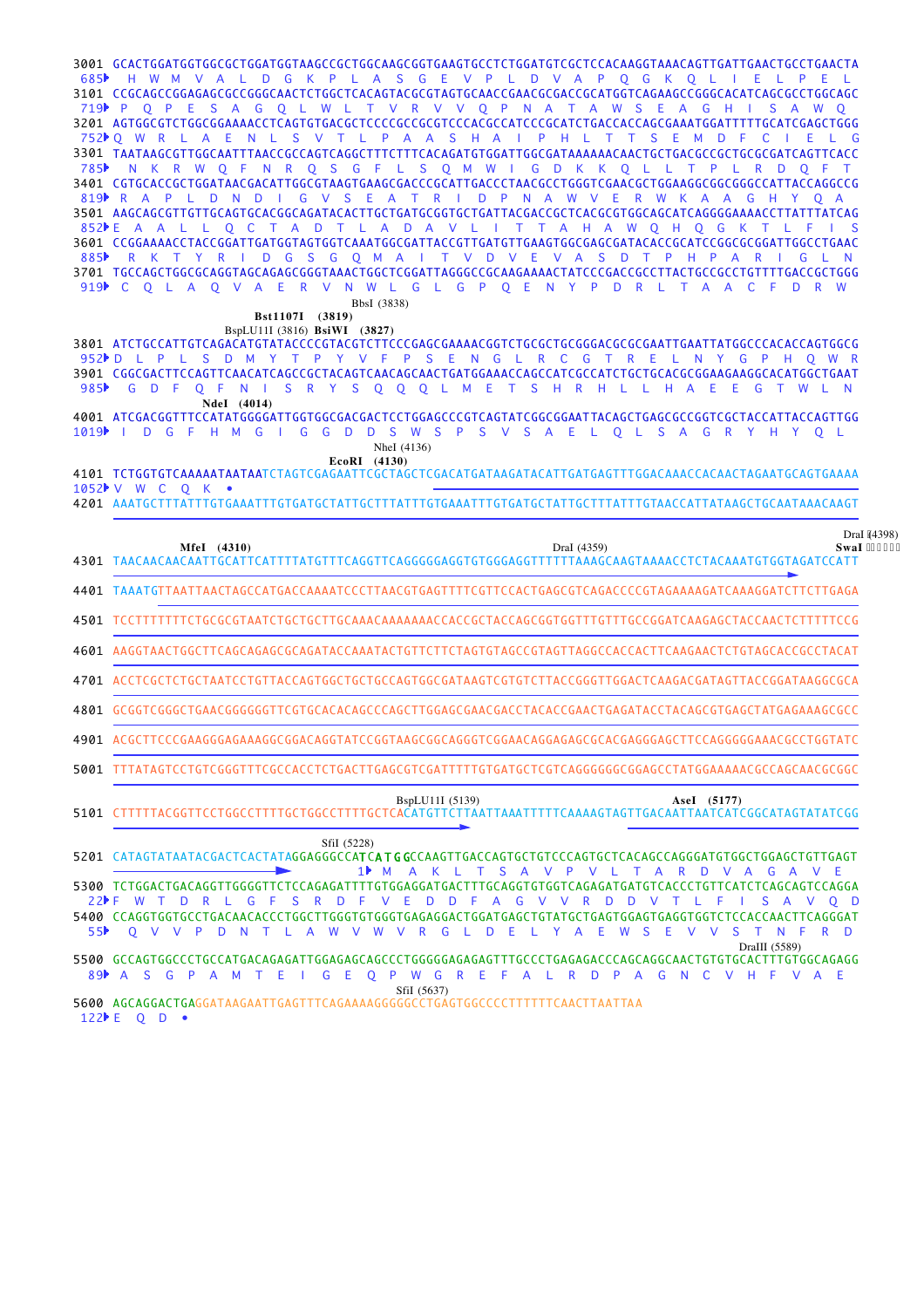# **Fast-Media® Zeo Agar**

Microwaveable media for selection and propagation of Zeocin™ resistant *E. coli*

Catalog # fas-zn-s

For research use only Version # 12B10-MM

# **prOducT inFOrMATiOn**

#### **contents:**

- 20 individual sealed pouches of Fast-Media® Zeo Agar. Each pouch contains the necessary amount of powder for the preparation of **200 ml** of **Lysogency Broth (LB) based solid medium** supplemented with **Zeocin™**. Lysogeny Broth is also known as Luria Broth.

### **effective concentration:** Zeocin™ 25 mg/ml

#### **Storage and stability:**

- Fast-Media® Zeo Agar are shipped at room temperature, and must be stored in a dry and cool place. They are stable for 2 years at room temperature.

- When properly prepared, Fast-Media® Zeo Agar broths are stable for 4 weeks at 4˚C, retaining sterility and selective properties.

#### **Quality control:**

The high quality and performance of each formulation are tested with *E. coli* K12 derived strains. *E. coli* transformed with a plasmid carrying the Zeocin™ resistance gene are used as positive controls for Fast-Media® Zeo Agar.

# **METHOD**

For customer convenience, the following procedure is directly printed on each pouch.

- 1. Pour the pouch contents into a clean borosilicate glass bottle or flask.
- 2. Add 200 ml of distilled or deionized water.

3. Mix thoroughly by swirling the glass bottle or flask.

4. Heat in a microwave oven on MEDIUM power setting (about 450W) until bubbles start to appear (about 3 minutes).

#### **do not heat in a closed container.**

5. Swirl gently to mix the preparation and re-heat for 30 seconds. Swirl gently again.

6. Repeat step 4 if necessary until the medium is completely dissolved. Do not overboil.

7. Allow the medium to cool to 50-55 °C before use.

*Caution: Any solution heated in a microwave oven may become superheated and suddenly boil when moved or touched. Handle with extreme care. Wear heat-proof gloves.*

*Note: Do not repeat this above procedure once the medium is prepared because the antibiotic will be adversely affected.*

# **SpeciAL hAndLinG**

Caution should be exercised during handling of Fast-Media® due to potential allergenic properties of antibiotics. Wear protective gloves, do not breathe the dust.

# **FAST-MediA® FeATureS**

Fast-Media® offer researchers a quick and convenient way to prepare 200 ml of sterile *E.coli* growth medium in about five minutes using a **microwave** instead of an autoclave.

Fast-Media® is supplied with a choice of antibiotics for selection (see table below), and chromogenic substrates, for the growth or selection of *E. coli* transformant colonies, as well as detection of blue/white colonies. Fast-Media® Base is supplied without selective antibiotics.

Several Fast-Media® are available:

- **Fast-Media**® **TB,** Terrific Broth based liquid medium
- **Fast-Media**® **LB,** Lysogency Broth (LB) based liquid medium
- **Fast-Media**® **Agar,** LB based solid medium

• **Fast-Media**® **Agar X-Gal,** LB based solid medium containing IPTG and X-Gal

• **Fast-Media**® **Agar X-Gluc** LB based solid medium containing X-Gluc.

| Fast-Media <sup>®</sup> | Agar         | Agar<br>X-Gal | Agar<br>X-Gluc | <b>LB</b> | <b>TB</b>    |
|-------------------------|--------------|---------------|----------------|-----------|--------------|
| Base                    | X            |               |                |           | X            |
| Ampicillin              | $\mathbf{X}$ | X             |                | X         | $\mathbf{X}$ |
| Blasticidin             | X            | X             |                |           | X            |
| Hygromycin              | X            | X             |                |           | X            |
| Kanamycin               | X            | X             |                | X         | X            |
| Puromycin               | X            |               |                |           | X            |
| Zeocin <sup>™</sup>     | Х            | X             | X              |           | X            |

# **reLATed prOducTS**

| <b>Product</b>                 | <b>Catalog Code</b> |
|--------------------------------|---------------------|
| Fast-Media <sup>®</sup> Zeo TB | $fas-zn-l$          |
| Fast-Media® Zeo Agar X-Gal     | $fas-zn-x$          |
| Fast-Media® Zeo Agar X-Gluc    | $fas-zn-g$          |



San Diego, CA 92121 - USA

TECHNICAL SUPPORT Toll free (US): 888-457-5873 Outside US: (+1) 858-457-5873 Europe: +33 562-71-69-39 E-mail: info@invivogen.com Website: www.invivogen.com